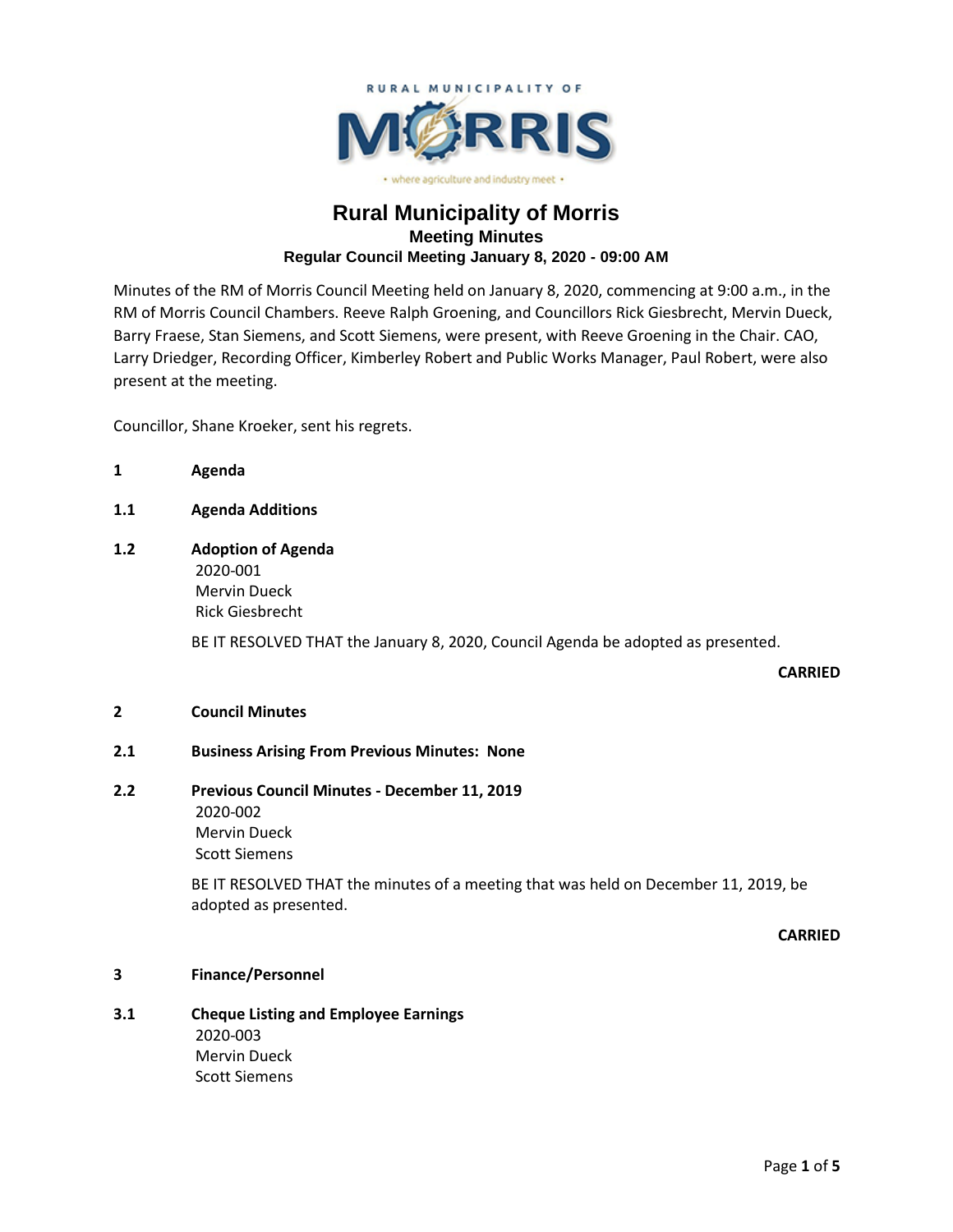BE IT RESOLVED THAT the RM of Morris Council approve the accounts as presented from cheque number 201901923 to 201902117 totalling \$345,257.54. AND FURTHER BE IT RESOLVED THAT we approve the payroll earnings as presented.

#### **CARRIED**

- **4 Public Hearings: None**
- **5 Delegations: None**
- **6 Action Correspondence: None**
- **7 Reports**

### **7.1 Reeve Report**

The RM of Morris Council reviewed the Reeve Report.

### **7.2 Building Permit Value Report & 2019 Building Permit Listing - Administration**

The RM of Morris Council reviewed the Building Permit Value Report and the 2019 Building Permit Listing.

### **7.3 Building Inspector/Fire Chief Report**

The RM of Morris Council reviewed the Building Inspector/Fire Chief Report.

#### **7.4 Public Works Manager Report**

#### **Various:**

- Steel scrap hauling will happen the week of January 6th from both landfills and the RM yard;
- On December 24th, noon, PR246 re-opened to local traffic;
- The Rosenort landfill crawler will need new track links.

#### **Utilities:**

- On December 24th there was a water leak repaired at 31140 Meridian Road;
- On December 31st there was a water leak repaired at 10081 Road 35NW.

#### **Shop:**

- The Rosenort dock will be rebuilt/repaired;
- Working on the new truck;
- Equipment maintenance;
- Will be building 10 benches.

### **Additions:**

• The road slides that have been repaired are holding up for now. The Public Works Manager advised they may use geotextile fabric in the spring, to help prevent future slides.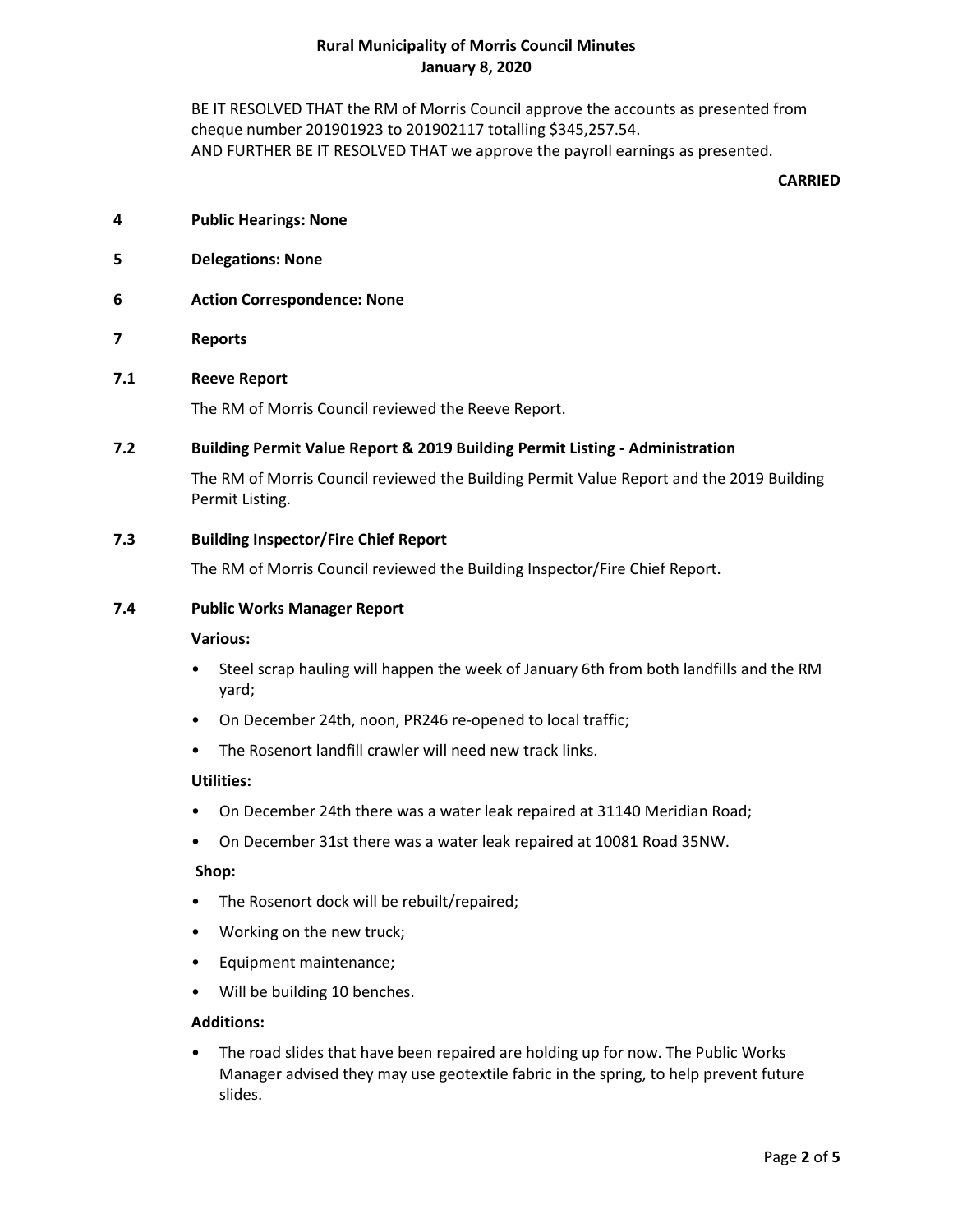### **7.5 Council Action Report**

The RM of Morris Council reviewed the Council Action Report.

### **8 Information**

The RM of Morris Council reviewed the following information.

- **8.1 Valley Regional Library Meeting Minutes - December 2, 2019**
- **8.2 Rosenort Chamber Minutes - December 23, 2019**
- **8.3 Valley Agricultural Society Board of Directors Meeting - November 21, 2019**

### **8.4 Valley Agricultural Society - 2020 Partnership Opportunities**

The CAO was directed to contact the Valley Agricultural Society to review some options for partnership opportunities.

- **8.5 Prairie Rose School Division Board Meeting Highlights - December 16, 2019, Pulse Edition - December 12, 2019, Superintendent Greetings**
- **8.6 Red River Valley School Division Board Meeting Minutes - November 4, 2019**
- **8.7 Manitoba Municipal Relations - File No. 4152-19-7919, Darrell Bruce Penner & Margaretha Penner - Conditional Approval**
- **8.8 Manitoba Infrastructure - Proposed Sidewalk Approval, Riverside Road - Red River Valley School Division**

The CAO was directed to contact Manitoba Infrastructure regarding lights for the crosswalk.

- **8.9 Manitoba OmbudsNews**
- **8.10 Rural Municipality of Macdonald By-law No. 15/19 - Hearing - January 28, 2020**
- **8.11 Ronald McDonald House Charities - Support Request**
- **8.12 Multi-Material Stewardship Manitoba - 2020 Municipal Payments**
- **8.13 Manitoba Good Roads 2019 Competition Winners**
- **8.14 Pembina Valley Water Cooperative Drought Monitoring Report - December**
- **9 Other Business**
- **9.1 Tax Sale Year Designation** 2020-004 Mervin Dueck Rick Giesbrecht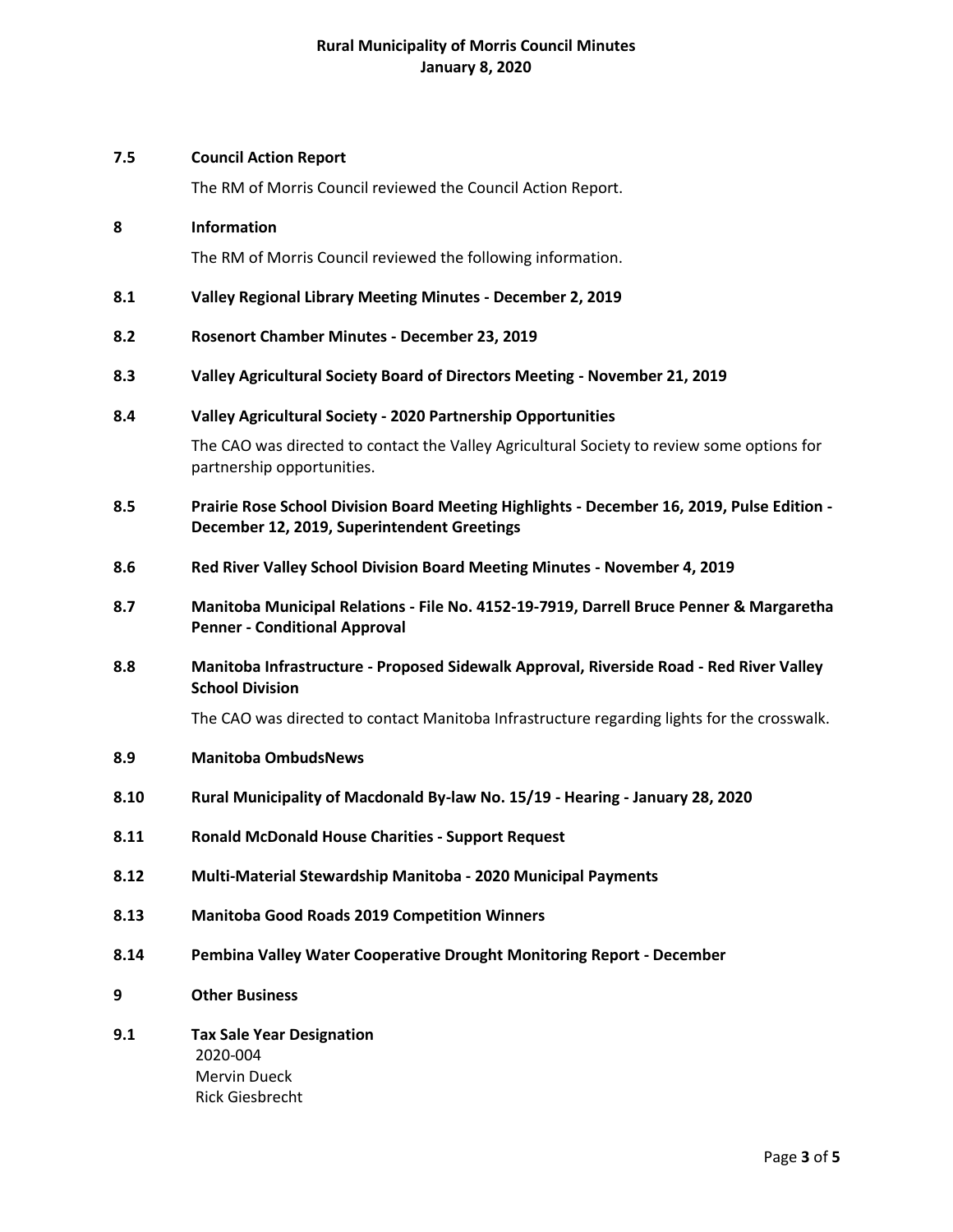WHEREAS Section 365(2) of The Municipal Act provides that Council may in any year designate the immediately preceding year, or any earlier year, as the year for which properties, the taxes in respect of which are in arrears for the year, must be offered for sale by auction to recover the tax arrears and costs;

BE IT RESOLVED THAT the Designated Year for which properties in arrears be offered for sale by auction, be 2019 (meaning all properties with outstanding taxes from the year 2018 and prior); and

BE IT FURTHER RESOLVED THAT in accordance with s. 363(1) of the Municipal Act, "costs" shall be the actual costs incurred by the municipality for each parcel listed for the tax sale.

### **CARRIED**

# **9.2 Development Agreement - The Rural Municipality of Morris and Joseph Ashley Friesen & Brooke Allison Friesen**

2020-005 Mervin Dueck Rick Giesbrecht

BE IT RESOLVED THAT the RM of Morris Council approve the Development Agreement between the Rural Municipality of Morris and Joseph Ashley Friesen and Brooke Allison Friesen, as presented.

### **CARRIED**

#### **9.3 MSTW Planning District Agreement - Effective Until December 31, 2021**

2020-006 Barry Fraese Stan Siemens

BE IT RESOLVED THAT the RM of Morris Council approve the agreement for Part 3 Building & Plumbing Permits & Inspections between the RM of Morris and MSTW Planning District, as presented.

### **CARRIED**

### **9.4 Manitoba Infrastructure - Culvert Replacement Approval**

2020-007 Rick Giesbrecht Stan Siemens

BE IT RESOLVED THAT the RM of Morris Council approve the replacement of culverts by Manitoba Infrastructure on PR246 from PTH23 to PR200, as presented.

#### **CARRIED**

# **9.5 Manitoba Infrastructure - 2020 PTH75 Northbound Reconstruction Support**

2020-008 Barry Fraese Scott Siemens

BE IT RESOLVED THAT the RM of Morris Council support Manitoba Infrastructure's PTH75 Northbound Reconstruction 2020 project, as presented.

### **CARRIED**